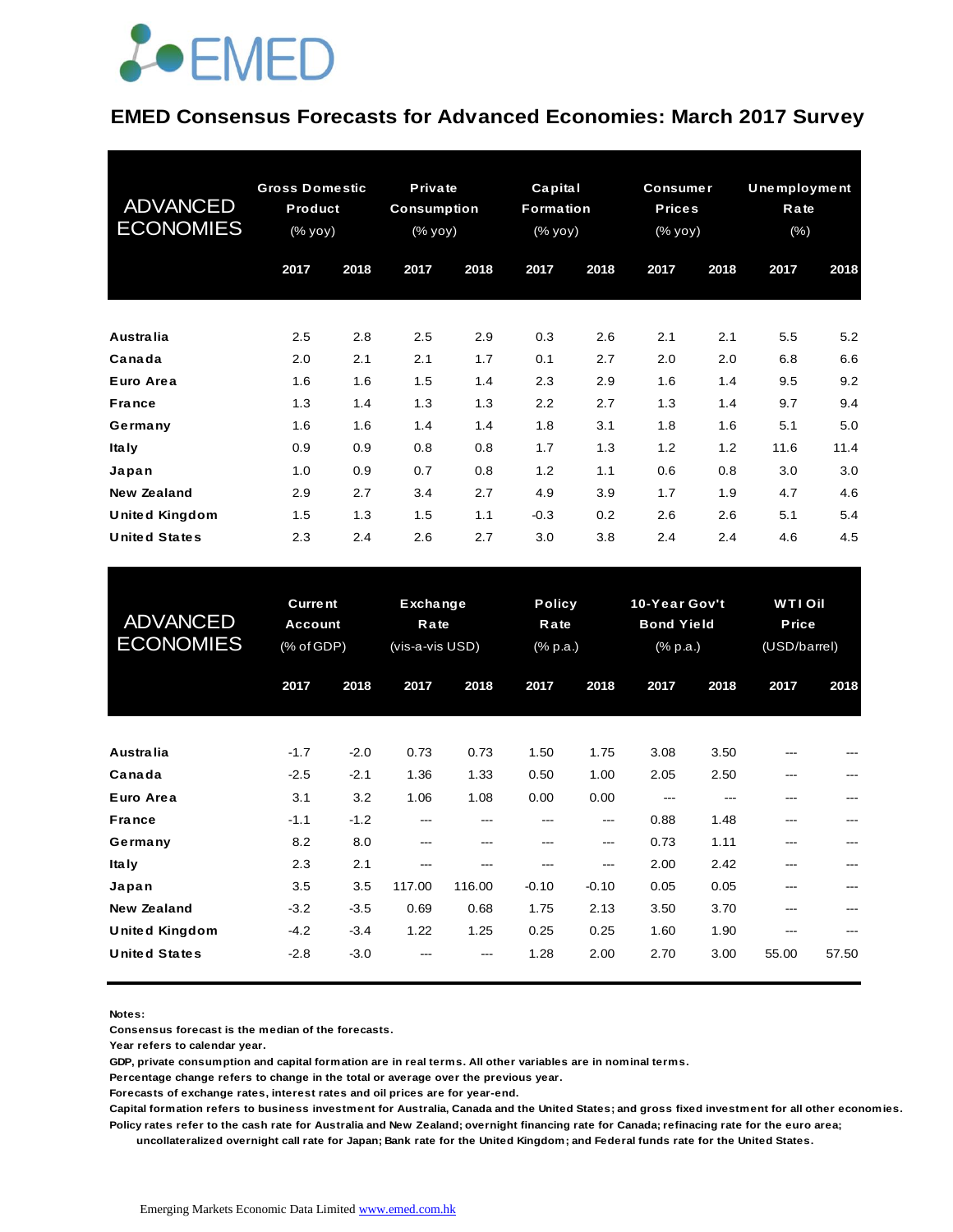

#### **EMED Consensus Forecasts for Emerging Markets: March 2017 Survey**

| <b>EMERGING</b><br><b>MARKETS</b> | <b>Gross Domestic</b><br>Product<br>$(\%$ yoy)<br>2017 | 2018 | Private<br><b>Consumption</b><br>$(%$ (% yoy)<br>2017 | 2018 | <b>Fixed</b><br>Investment<br>$(%$ (% yoy)<br>2017 | 2018 | Consumer<br><b>Prices</b><br>$(%$ (% yoy)<br>2017 | 2018 | Unemployment<br>Rate<br>(% )<br>2017 | 2018          |
|-----------------------------------|--------------------------------------------------------|------|-------------------------------------------------------|------|----------------------------------------------------|------|---------------------------------------------------|------|--------------------------------------|---------------|
| Argentina                         | 2.8                                                    | 3.5  | 2.8                                                   | 2.8  | 4.6                                                | 4.2  | 22.3                                              | 14.3 | 8.8                                  | 8.5           |
| <b>Brazil</b>                     | 0.6                                                    | 2.0  | $-0.3$                                                | 2.8  | 2.3                                                | 7.2  | 5.0                                               | 5.0  | 12.8                                 | 11.7          |
| Chile                             | 1.9                                                    | 2.6  | 1.8                                                   | 1.7  | 0.3                                                | 2.6  | 2.8                                               | 3.0  | 6.7                                  | 6.5           |
| China                             | 6.5                                                    | 6.1  | 7.6                                                   | 7.5  | 5.6                                                | 5.8  | 2.3                                               | 2.2  | 4.1                                  | 4.1           |
| Colombia                          | 2.4                                                    | 3.1  | 2.3                                                   | 2.6  | 3.4                                                | 4.7  | 4.2                                               | 3.5  | 9.6                                  | 9.1           |
| <b>Czech Republic</b>             | 2.5                                                    | 2.6  | 2.8                                                   | 2.9  | 2.2                                                | 4.5  | 2.1                                               | 2.0  | 3.7                                  | 3.6           |
| <b>Hong Kong</b>                  | 2.0                                                    | 2.0  | 2.3                                                   | 1.9  | 2.4                                                | 1.8  | 2.1                                               | 2.4  | 3.4                                  | 3.5           |
| Hungary                           | 2.6                                                    | 2.8  | 4.1                                                   | 3.9  | 5.9                                                | 3.4  | 2.4                                               | 2.6  | 4.5                                  | 4.2           |
| India                             | 7.2                                                    | 7.5  | 7.1                                                   | 7.8  | 0.4                                                | 6.0  | 5.0                                               | 5.2  | $\frac{1}{2}$                        | $\frac{1}{2}$ |
| Indonesia                         | 5.3                                                    | 5.4  | 5.2                                                   | 5.1  | 6.0                                                | 6.2  | 4.2                                               | 4.5  | 5.6                                  | 5.6           |
| Malaysia                          | 4.5                                                    | 4.5  | 3.8                                                   | 4.8  | 2.4                                                | 4.7  | 2.7                                               | 2.5  | 3.5                                  | 3.5           |
| <b>Mexico</b>                     | 1.7                                                    | 2.1  | 2.1                                                   | 2.3  | $-0.9$                                             | 3.2  | 4.6                                               | 3.8  | 4.1                                  | 4.2           |
| <b>Philippines</b>                | 6.4                                                    | 6.5  | 6.3                                                   | 6.5  | 11.0                                               | 11.6 | 3.2                                               | 3.0  | 5.2                                  | 5.0           |
| Poland                            | 3.2                                                    | 3.0  | 3.8                                                   | 3.1  | 2.6                                                | 5.4  | 1.9                                               | 1.9  | 6.9                                  | 6.1           |
| Russia                            | 1.1                                                    | 1.5  | 1.3                                                   | 2.5  | 2.5                                                | 2.7  | 4.8                                               | 4.4  | 5.5                                  | 5.4           |
| Singapore                         | 2.0                                                    | 2.5  | 1.5                                                   | 1.9  | $-0.9$                                             | 1.0  | 1.0                                               | 1.5  | 2.5                                  | 2.4           |
| South Korea                       | 2.5                                                    | 2.6  | 2.0                                                   | 2.1  | 3.6                                                | 3.0  | 1.8                                               | 1.8  | 3.7                                  | 3.5           |
| Taiwan                            | 2.0                                                    | 2.0  | 1.9                                                   | 2.0  | 2.1                                                | 2.1  | 1.5                                               | 1.5  | 3.8                                  | 3.8           |
| <b>Thailand</b>                   | 3.3                                                    | 3.3  | 2.7                                                   | 2.8  | 3.1                                                | 3.0  | 1.7                                               | 2.0  | 1.1                                  | 1.0           |
| Turkey                            | 2.5                                                    | 2.8  | 2.3                                                   | 3.2  | 1.3                                                | 2.6  | 8.7                                               | 7.9  | 11.6                                 | 11.5          |

|                       |           | <b>Money</b>  |                | <b>Merchandise</b> | <b>Merchandise</b> |      | Current        |        | <b>Exchange</b> |       |
|-----------------------|-----------|---------------|----------------|--------------------|--------------------|------|----------------|--------|-----------------|-------|
| <b>EMERGING</b>       | Supply M2 |               | <b>Exports</b> |                    | <b>Imports</b>     |      | <b>Account</b> |        | Rate            |       |
| <b>MARKETS</b>        |           | $(%$ (% yoy)  |                | $(\%$ yoy)         | (% yoy)            |      | (% of GDP)     |        | (vis-a-vis USD) |       |
|                       | 2017      | 2018          | 2017           | 2018               | 2017               | 2018 | 2017           | 2018   | 2017            | 2018  |
|                       |           |               |                |                    |                    |      |                |        |                 |       |
|                       |           |               |                |                    |                    |      |                |        |                 |       |
| Argentina             | 24.5      | 18.2          | 0.9            | 3.4                | 4.2                | 3.9  | $-2.5$         | $-2.2$ | 17.50           | 19.57 |
| <b>Brazil</b>         | 5.7       | $\cdots$      | $-0.3$         | 5.1                | 3.5                | 5.6  | $-1.4$         | $-1.7$ | 3.29            | 3.38  |
| Chile                 | 6.8       | $---$         | 2.9            | 2.2                | 2.9                | 2.3  | $-1.5$         | $-1.8$ | 665             | 650   |
| China                 | 11.0      | 9.5           | 2.5            | 3.0                | 4.9                | 2.9  | 1.9            | 1.7    | 7.15            | 7.13  |
| Colombia              | 13.9      | 15.8          | 4.9            | 2.9                | 4.2                | 5.1  | $-4.2$         | $-4.1$ | 3063            | 3150  |
| <b>Czech Republic</b> | $---$     | $\frac{1}{2}$ | 4.8            | 6.1                | 6.4                | 7.0  | 0.8            | 0.3    | 24.8            | 24.5  |
| <b>Hong Kong</b>      | 5.4       | 6.2           | 2.2            | 2.3                | 1.7                | 2.1  | 3.0            | 3.1    | 7.78            | 7.77  |
| Hungary               | 6.8       | 4.1           | 4.8            | 6.2                | 5.5                | 7.2  | 3.5            | 2.1    | 291             | 290   |
| India                 | 7.2       | $-2.6$        | 2.8            | 3.7                | 0.2                | 4.2  | $-0.9$         | $-1.1$ | 68.7            | 69.0  |
| Indonesia             | 10.7      | $---$         | 3.0            | 6.0                | 3.0                | 5.9  | $-2.1$         | $-2.0$ | 13677           | 13500 |
| Malaysia              | 4.1       | $\cdots$      | 4.2            | 3.0                | 2.7                | 3.2  | 2.0            | 2.3    | 4.53            | 4.49  |
| <b>Mexico</b>         | 10.0      | 14.4          | 3.2            | 3.8                | 2.6                | 3.7  | $-2.9$         | $-2.7$ | 21.1            | 21.5  |
| <b>Philippines</b>    | 18.2      | ---           | 4.5            | 8.4                | 9.0                | 8.2  | 1.0            | 0.5    | 50.5            | 50.8  |
| Poland                | 5.6       | 7.0           | 5.7            | 5.4                | 6.8                | 7.5  | $-1.2$         | $-1.5$ | 3.90            | 4.10  |
| Russia                | 8.3       | 8.0           | 2.5            | 3.0                | 9.1                | 4.2  | 3.3            | 2.2    | 61.5            | 60.7  |
| Singapore             | 3.2       | $\frac{1}{2}$ | $-0.4$         | 2.1                | $-0.4$             | 2.8  | 20.3           | 19.5   | 1.47            | 1.43  |
| South Korea           | 8.3       | $---$         | 3.5            | 3.6                | 2.6                | 3.6  | 6.5            | 5.8    | 1200            | 1184  |
| Taiwan                | 5.1       | 4.2           | 4.1            | 3.4                | 4.2                | 3.3  | 12.8           | 12.2   | 32.4            | 31.9  |
| <b>Thailand</b>       | 5.1       | 5.0           | 2.0            | 2.5                | 6.0                | 5.0  | 7.6            | 6.5    | 36.1            | 36.0  |
| Turkey                | 12.5      | 12.4          | 3.4            | 4.4                | 4.5                | 4.7  | $-4.5$         | $-4.5$ | 3.80            | 4.03  |
|                       |           |               |                |                    |                    |      |                |        |                 |       |

**Notes:** 

**Consensus forecast is the median of the forecasts.**

**Year refers to calendar year except for India for which fiscal year (April to March) is used.**

**GDP, private consumption and fixed investment are in real terms. All other variables are in nominal terms.**

**Percentage change refers to change in the total or average over the previous year, except for money supply growth which is based on year-end figures.**

**Forecasts of exchange rates and interest rates are for year-end.**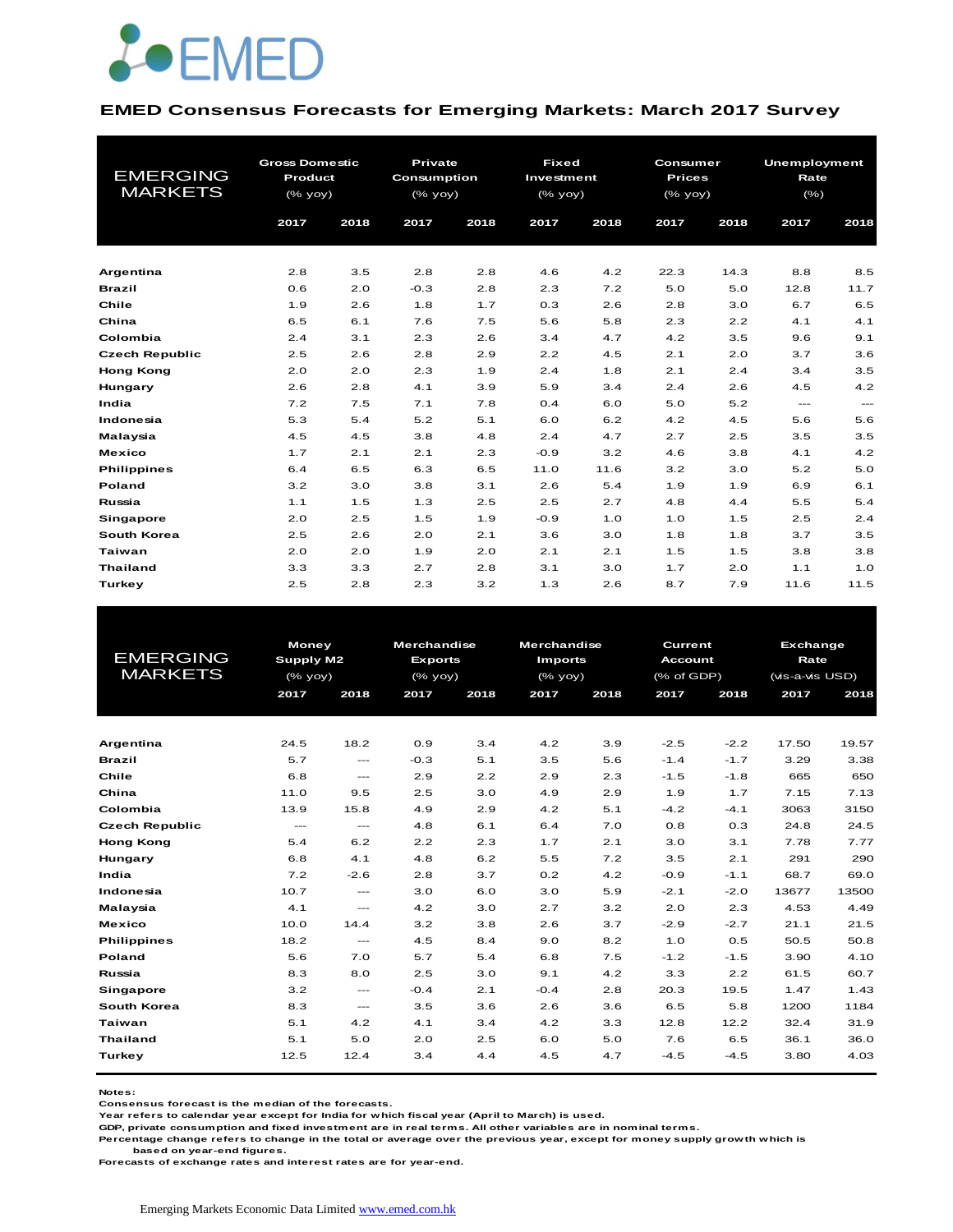## **JOEMED**

### **EMED Consensus Forecasts for the United States: March 2017 Survey**

| <b>UNITED STATES</b>             | <b>Gross Domestic</b><br><b>Product</b><br>(% yoy) | <b>Gross Domestic</b><br><b>Consumer</b><br><b>Prices</b><br>Product<br><b>UNITED STATES</b><br>(% yoy)<br>(% yoy) |      |      | <b>Consumer</b><br><b>Prices</b><br>(% yoy) |         |                          |         |      |
|----------------------------------|----------------------------------------------------|--------------------------------------------------------------------------------------------------------------------|------|------|---------------------------------------------|---------|--------------------------|---------|------|
|                                  | 2017                                               | 2018                                                                                                               | 2017 | 2018 |                                             | 2017    | 2018                     | 2017    | 2018 |
| <b>ABN AMRO</b>                  | 2.4                                                | 2.7                                                                                                                | 2.7  | 2.5  | <b>ING</b>                                  | 1.6     | 2.8                      | 1.3     | 2.5  |
| <b>Action Economics</b>          | 2.4                                                | 2.6                                                                                                                | 2.6  | 2.5  | Intesa Sanpaolo                             | 2.0     | 2.5                      | 2.5     | 2.3  |
| <b>AIB Global Treasury</b>       | 2.3                                                | 2.5                                                                                                                | 2.3  | 2.5  | Invesco Ltd.                                | 2.3     | $\overline{\phantom{a}}$ | 2.4     | ---  |
| <b>Allianz</b>                   | $2.2\phantom{0}$                                   | 2.4                                                                                                                | 2.6  | 2.5  | <b>KBC</b>                                  | 2.3     | 2.5                      | 2.6     | 2.5  |
| <b>Bank Julius Baer</b>          | 2.5                                                | 2.3                                                                                                                | 2.4  | 2.5  | <b>Kiel Institute</b>                       | 2.5     | 2.7                      | 2.5     | 2.8  |
| <b>Barclays Capital</b>          | 2.1                                                | 2.2                                                                                                                | 2.4  | 2.5  | <b>Moody's Analytics</b>                    | 2.4     | 2.9                      | 2.8     | 2.5  |
| <b>BayernLB</b>                  | 2.2                                                | 2.9                                                                                                                | 2.2  | 2.5  | <b>Mortgage Bankers Association</b>         | 2.1     | 1.9                      | 2.4     | 2.0  |
| <b>BBVA</b>                      | 2.3                                                | 2.4                                                                                                                | 2.3  | 2.0  | <b>NAR</b>                                  | 2.4     | 2.2                      | 2.6     | 2.4  |
| <b>Berenberg Capital Markets</b> | 2.4                                                | 2.9                                                                                                                | 2.5  | 2.4  | <b>National Bank of Canada</b>              | 2.2     | 2.4                      | 2.2     | 2.2  |
| <b>BMO Capital Markets</b>       | 2.4                                                | 2.5                                                                                                                | 2.8  | 2.4  | <b>NIESR</b>                                | 2.1     | 2.2                      | 1.7     | 1.8  |
| <b>BNP Paribas</b>               | 2.4                                                | 2.8                                                                                                                | 2.5  | 2.7  | <b>Northern Trust</b>                       | 2.1     | $\overline{\phantom{a}}$ | 2.4     | ---  |
| <b>Capital Economics</b>         | 2.3                                                | 2.5                                                                                                                | 2.4  | 2.6  | <b>OCBC Bank</b>                            | 2.3     | 2.3                      | 2.4     | 2.4  |
| <b>CIBC World Markets</b>        | 2.3                                                | 2.1                                                                                                                | 2.5  | 2.7  | <b>PNC</b>                                  | 2.4     | 2.7                      | 2.3     | 2.4  |
| Citigroup                        | 2.1                                                | 2.5                                                                                                                | 1.7  | 1.9  | Prometeia                                   | 2.3     | 2.8                      | 2.0     | 2.1  |
| <b>Comerica Bank</b>             | 2.4                                                | 2.7                                                                                                                | 2.3  | 2.1  | <b>Raymond James</b>                        | $2.2\,$ | 2.0                      | 2.4     | 2.2  |
| Commerzbank                      | 2.3                                                | 2.3                                                                                                                | 2.5  | 2.5  | Royal Bank of Canada                        | 2.3     | 2.3                      | 2.4     | 2.2  |
| <b>Credit Agricole</b>           | 2.3                                                | 2.5                                                                                                                | 2.4  | 2.5  | <b>Schroders</b>                            | 2.3     | 2.4                      | 2.6     | 2.3  |
| <b>Credit Suisse</b>             | 2.2                                                | 2.2                                                                                                                | 2.3  | 2.1  | <b>Scotia Capital</b>                       | 2.3     | 2.4                      | 2.4     | 2.3  |
| Daiwa Institute of Research      | 2.3                                                | 2.7                                                                                                                | 2.7  | 2.5  | <b>Societe Generale</b>                     | 2.2     | 2.1                      | 2.1     | 2.1  |
| Danske Bank                      | 2.2                                                | 2.8                                                                                                                | 2.4  | 2.5  | <b>Standard &amp; Poor's</b>                | 2.4     | ---                      | $2.2\,$ | ---  |
| <b>DBS Bank</b>                  | 2.7                                                | 2.6                                                                                                                | 2.3  | 2.3  | <b>Standard Chartered</b>                   | 1.3     | ---                      | 1.2     | ---  |
| Deka Bank                        | 2.2                                                | 2.1                                                                                                                | 2.7  | 2.8  | <b>TD Economics</b>                         | $2.2\,$ | 2.1                      | 2.6     | 2.3  |
| <b>Desjardins</b>                | 2.2                                                | 2.4                                                                                                                | 2.3  | 2.1  | <b>UOB</b>                                  | 2.7     | ---                      | 2.5     | ---  |
| <b>DIW Berlin</b>                | 2.3                                                | 2.5                                                                                                                | 2.1  | 2.1  |                                             |         |                          |         |      |
| <b>DZ Bank</b>                   | 2.2                                                | 2.5                                                                                                                | 2.3  | 2.7  | <b>CONSENSUS</b>                            |         |                          |         |      |
| <b>Fannie Mae</b>                | 2.0                                                | 2.0                                                                                                                | 2.4  | 2.3  | Median                                      | 2.3     | 2.4                      | 2.4     | 2.4  |
| <b>First Trust Advisors</b>      | $2.2\,$                                            | 2.2                                                                                                                | 3.0  | 2.9  | Mean                                        | 2.2     | 2.4                      | 2.3     | 2.4  |
| <b>Freddie Mac</b>               | 2.2                                                | 2.1                                                                                                                | 2.2  | 2.4  | High                                        | 2.7     | 2.9                      | 3.0     | 2.9  |
| Handelsbanken                    | 2.3                                                | 1.8                                                                                                                | 2.0  | 2.1  | Low                                         | 1.3     | 1.8                      | 1.2     | 1.8  |
| <b>IFO Munich Institute</b>      | 2.2                                                | 2.0                                                                                                                | 1.8  | 2.0  | <b>Standard Deviation</b>                   | 0.2     | 0.3                      | 0.3     | 0.3  |
| Continues in the next column     |                                                    |                                                                                                                    |      |      |                                             |         |                          |         |      |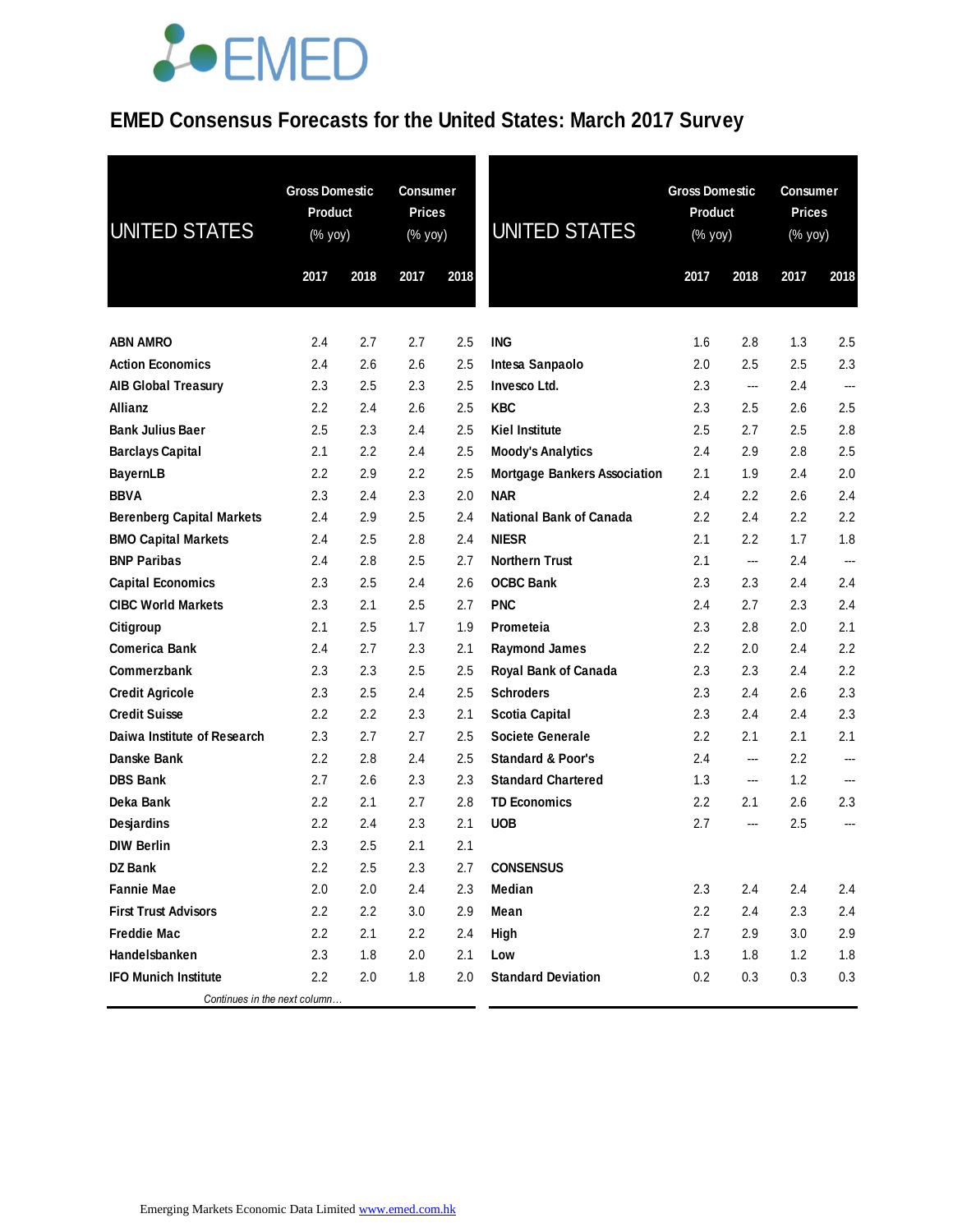## **JOEMED**

### **EMED Consensus Forecasts for the Euro Area: March 2017 Survey**

| <b>EURO AREA</b>                 | <b>Gross Domestic</b><br>Product<br>(% yoy) |      | <b>Consumer</b><br><b>Prices</b><br>(% yoy) |      | <b>EURO AREA</b>            |      | <b>Gross Domestic</b><br><b>Product</b><br>(% yoy) |      | <b>Consumer</b><br><b>Prices</b><br>(% yoy) |  |
|----------------------------------|---------------------------------------------|------|---------------------------------------------|------|-----------------------------|------|----------------------------------------------------|------|---------------------------------------------|--|
|                                  | 2017                                        | 2018 | 2017                                        | 2018 |                             | 2017 | 2018                                               | 2017 | 2018                                        |  |
| <b>ABN AMRO</b>                  | 1.5                                         | 1.8  | 1.6                                         | 1.5  | <b>IFO Munich Institute</b> | 1.6  | 1.6                                                | 1.4  | 1.6                                         |  |
| <b>AIB Global Treasury</b>       | 1.6                                         | 1.6  | 1.2                                         | 1.5  | <b>ING</b>                  | 1.6  | 1.5                                                | 0.3  | 1.1                                         |  |
| <b>Allianz</b>                   | 1.8                                         | 1.6  | 1.7                                         | 1.7  | Intesa Sanpaolo             | 1.7  | 1.6                                                | 1.5  | 1.7                                         |  |
| <b>Bank Julius Baer</b>          | 1.6                                         | 1.3  | 1.9                                         | 1.6  | Invesco Ltd.                | 1.4  | $\overline{\phantom{a}}$                           | 1.3  | ---                                         |  |
| <b>Barclays Capital</b>          | 1.5                                         | 1.6  | 1.8                                         | 1.3  | <b>KBC</b>                  | 1.6  | 1.6                                                | 1.8  | 1.5                                         |  |
| <b>BayernLB</b>                  | 1.1                                         | 1.4  | 1.4                                         | 1.4  | <b>Kiel Institute</b>       | 1.8  | 1.7                                                | 1.5  | 1.4                                         |  |
| <b>BBVA</b>                      | 1.6                                         | 1.6  | 1.4                                         | ---  | <b>Moody's Analytics</b>    | 1.7  | 1.6                                                | 1.4  | 1.4                                         |  |
| <b>Berenberg Capital Markets</b> | 1.6                                         | 1.6  | 1.4                                         | 1.6  | <b>NIESR</b>                | 1.5  | 1.5                                                | 1.4  | 1.3                                         |  |
| <b>BMO Capital Markets</b>       | 1.4                                         | 1.5  | 1.8                                         | 1.3  | <b>OCBC Bank</b>            | 1.7  | 1.5                                                | 1.7  | 1.5                                         |  |
| <b>BNP Paribas</b>               | 1.6                                         | 1.6  | 1.7                                         | 1.3  | Prometeia                   | 1.5  | 1.3                                                | 1.7  | 1.7                                         |  |
| <b>Capital Economics</b>         | 1.3                                         | 1.5  | 1.7                                         | 1.3  | Royal Bank of Canada        | 1.5  | 1.5                                                | 1.7  | 1.4                                         |  |
| <b>CIBC World Markets</b>        | 1.5                                         | 1.2  | 1.6                                         | 1.9  | <b>Schroders</b>            | 1.5  | 1.8                                                | 1.6  | 0.9                                         |  |
| Citigroup                        | 1.7                                         | 1.7  | 1.8                                         | 1.4  | <b>Scotia Capital</b>       | 1.7  | 1.7                                                | 1.4  | 1.7                                         |  |
| Commerzbank                      | 1.8                                         | 1.6  | 1.4                                         | 1.4  | <b>Societe Generale</b>     | 1.7  | 1.5                                                | 1.6  | 1.5                                         |  |
| <b>Credit Agricole</b>           | 1.5                                         | 1.5  | 1.5                                         | 1.3  | <b>Standard Chartered</b>   | 1.5  | ---                                                | 1.9  | ---                                         |  |
| <b>Credit Suisse</b>             | 2.0                                         | 1.8  | 1.8                                         | 1.3  | <b>TD Economics</b>         | 1.6  | 1.6                                                | 1.8  | 1.4                                         |  |
| Danske Bank                      | 1.5                                         | 1.5  | 1.6                                         | 1.2  | <b>UOB</b>                  | 1.1  | ---                                                | 1.2  | ---                                         |  |
| <b>DBS Bank</b>                  | 1.6                                         | 1.7  | 1.3                                         | 1.4  |                             |      |                                                    |      |                                             |  |
| Deka Bank                        | 1.6                                         | 1.6  | 1.8                                         | 1.6  | <b>CONSENSUS</b>            |      |                                                    |      |                                             |  |
| <b>DIW Berlin</b>                | 1.6                                         | 1.6  | 1.6                                         | 1.3  | <b>Median</b>               | 1.6  | 1.6                                                | 1.6  | 1.4                                         |  |
| <b>DZ Bank</b>                   | 1.5                                         | 1.6  | 1.6                                         | 1.5  | Mean                        | 1.6  | 1.6                                                | 1.5  | 1.4                                         |  |
| <b>ETLA</b>                      | 1.6                                         | 1.5  | 1.3                                         | 1.7  | High                        | 2.0  | 1.8                                                | 1.9  | 1.9                                         |  |
| <b>EUROFER</b>                   | 1.6                                         | 1.6  | 1.4                                         | 1.6  | Low                         | 1.1  | 1.2                                                | 0.3  | 0.9                                         |  |
| Handelsbanken                    | 1.3                                         | 1.2  | 1.3                                         | 1.3  | <b>Standard Deviation</b>   | 0.2  | 0.1                                                | 0.3  | 0.2                                         |  |
| Continues in the next column     |                                             |      |                                             |      |                             |      |                                                    |      |                                             |  |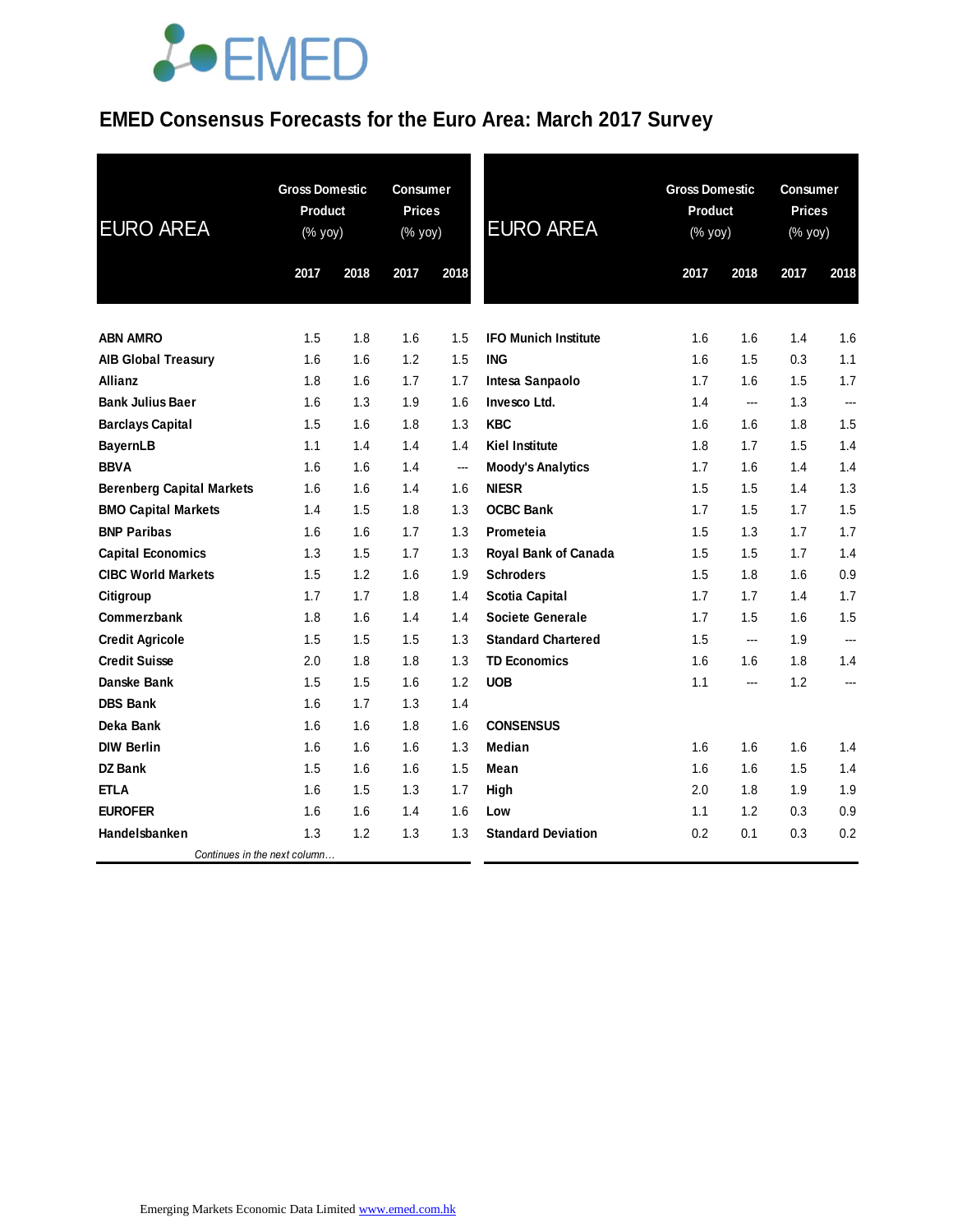# LOEMED

### **EMED Consensus Forecasts for Japan: March 2017 Survey**

| <b>JAPAN</b>                     | <b>Gross Domestic</b><br>Product<br>(% yoy) |                | <b>Consumer</b><br><b>Prices</b><br>(% yoy) |                          | <b>JAPAN</b>              | <b>Gross Domestic</b><br>Product<br>(% yoy) |                | Consumer<br><b>Prices</b><br>(% yoy) | 2018           |  |
|----------------------------------|---------------------------------------------|----------------|---------------------------------------------|--------------------------|---------------------------|---------------------------------------------|----------------|--------------------------------------|----------------|--|
|                                  | 2017                                        | 2018           | 2017                                        | 2018                     |                           | 2017                                        | 2018           | 2017                                 |                |  |
|                                  |                                             |                |                                             |                          |                           |                                             |                |                                      |                |  |
| <b>ABN AMRO</b>                  | 0.9                                         | 0.7            | 0.8                                         | 1.0                      | Intesa Sanpaolo           | 1.2                                         | 1.0            | 0.4                                  | 0.9            |  |
| <b>AIB Global Treasury</b>       | 0.8                                         | 0.5            | 0.2                                         | 0.3                      | Invesco Ltd.              | 1.0                                         | ---            | 0.5                                  | ---            |  |
| <b>Allianz</b>                   | 1.2                                         | 0.8            | 0.6                                         | 0.9                      | <b>JCER</b>               | 1.2                                         | 0.8            | 0.9                                  | 1.0            |  |
| <b>Bank Julius Baer</b>          | 1.1                                         | 1.0            | 0.5                                         | 0.2                      | <b>KBC</b>                | 1.0                                         | 0.9            | 0.6                                  | 1.0            |  |
| Bank of Tokyo-Mitsubishi UFJ     | 0.9                                         | ---            | 0.5                                         | $\overline{\phantom{a}}$ | <b>Kiel Institute</b>     | 1.3                                         | 1.0            | 0.6                                  | 0.6            |  |
| <b>Barclays Capital</b>          | 1.3                                         | 1.1            | 0.7                                         | 0.8                      | <b>Mizuho Securities</b>  | 1.3                                         | 1.4            | 1.1                                  | 1.0            |  |
| <b>BayernLB</b>                  | 1.0                                         | 0.9            | 0.9                                         | 0.4                      | <b>Moody's Analytics</b>  | 0.9                                         | 0.7            | 0.9                                  | 0.7            |  |
| <b>BBVA</b>                      | 0.8                                         | 0.9            | 0.8                                         | ---                      | <b>NIESR</b>              | 0.7                                         | 0.8            | 0.5                                  | 0.8            |  |
| <b>Berenberg Capital Markets</b> | 1.0                                         | 1.1            | 0.6                                         | 0.6                      | <b>OCBC Bank</b>          | 1.1                                         | 0.9            | 0.6                                  | 1.0            |  |
| <b>BMO Capital Markets</b>       | 0.9                                         | 0.7            | 0.6                                         | 0.6                      | Prometeia                 | 1.0                                         | 1.1            | 0.4                                  | 0.5            |  |
| <b>BNP Paribas</b>               | 1.1                                         | 0.9            | 1.1                                         | 1.0                      | <b>Schroders</b>          | 1.6                                         | 1.0            | 1.1                                  | 1.1            |  |
| <b>Capital Economics</b>         | 1.0                                         | 0.5            | 1.0                                         | 1.5                      | <b>Scotia Capital</b>     | 1.0                                         | 0.7            | 0.8                                  | 1.1            |  |
| <b>CIBC World Markets</b>        | 0.7                                         | 0.5            | 1.0                                         | 0.8                      | <b>Societe Generale</b>   | 1.2                                         | 1.3            | 0.5                                  | 1.3            |  |
| Citigroup                        | 1.4                                         | 1.3            | 1.1                                         | 0.8                      | <b>Standard Chartered</b> | 1.0                                         | $\overline{a}$ | 0.8                                  | $\overline{a}$ |  |
| Commerzbank                      | 1.0                                         | 1.0            | 1.0                                         | 1.0                      | <b>TD Economics</b>       | 1.1                                         | 0.8            | 1.2                                  | 1.1            |  |
| <b>Credit Agricole</b>           | 1.5                                         | 1.1            | 0.6                                         | 0.6                      | <b>UOB</b>                | 0.9                                         | ---            | 1.0                                  | ---            |  |
| <b>Credit Suisse</b>             | 0.8                                         | 0.7            | 0.4                                         | 0.9                      |                           |                                             |                |                                      |                |  |
| Daiwa Institute of Research      | 1.6                                         | 1.1            | 0.9                                         | 0.7                      |                           |                                             |                |                                      |                |  |
| <b>DBS Bank</b>                  | 1.0                                         | 1.1            | 0.5                                         | 0.6                      | <b>CONSENSUS</b>          |                                             |                |                                      |                |  |
| Deka Bank                        | 1.4                                         | 1.0            | 0.9                                         | 1.2                      | <b>Median</b>             | 1.0                                         | 0.9            | 0.6                                  | 0.8            |  |
| <b>DIW Berlin</b>                | 0.6                                         | 0.5            | 0.6                                         | 0.4                      | Mean                      | 1.1                                         | 0.9            | 0.7                                  | 0.8            |  |
| <b>DZ Bank</b>                   | 0.9                                         | 0.8            | 0.4                                         | 0.6                      | High                      | 1.6                                         | 1.4            | 1.2                                  | 1.5            |  |
| <b>IFO Munich Institute</b>      | 1.0                                         | 0.4            | 0.3                                         | 0.8                      | Low                       | 0.6                                         | 0.4            | 0.2                                  | 0.2            |  |
| ING                              | 0.7                                         | $\overline{a}$ | 0.6                                         |                          | <b>Standard Deviation</b> | 0.2                                         | 0.2            | 0.3                                  | 0.3            |  |
| Continues in the next column     |                                             |                |                                             |                          |                           |                                             |                |                                      |                |  |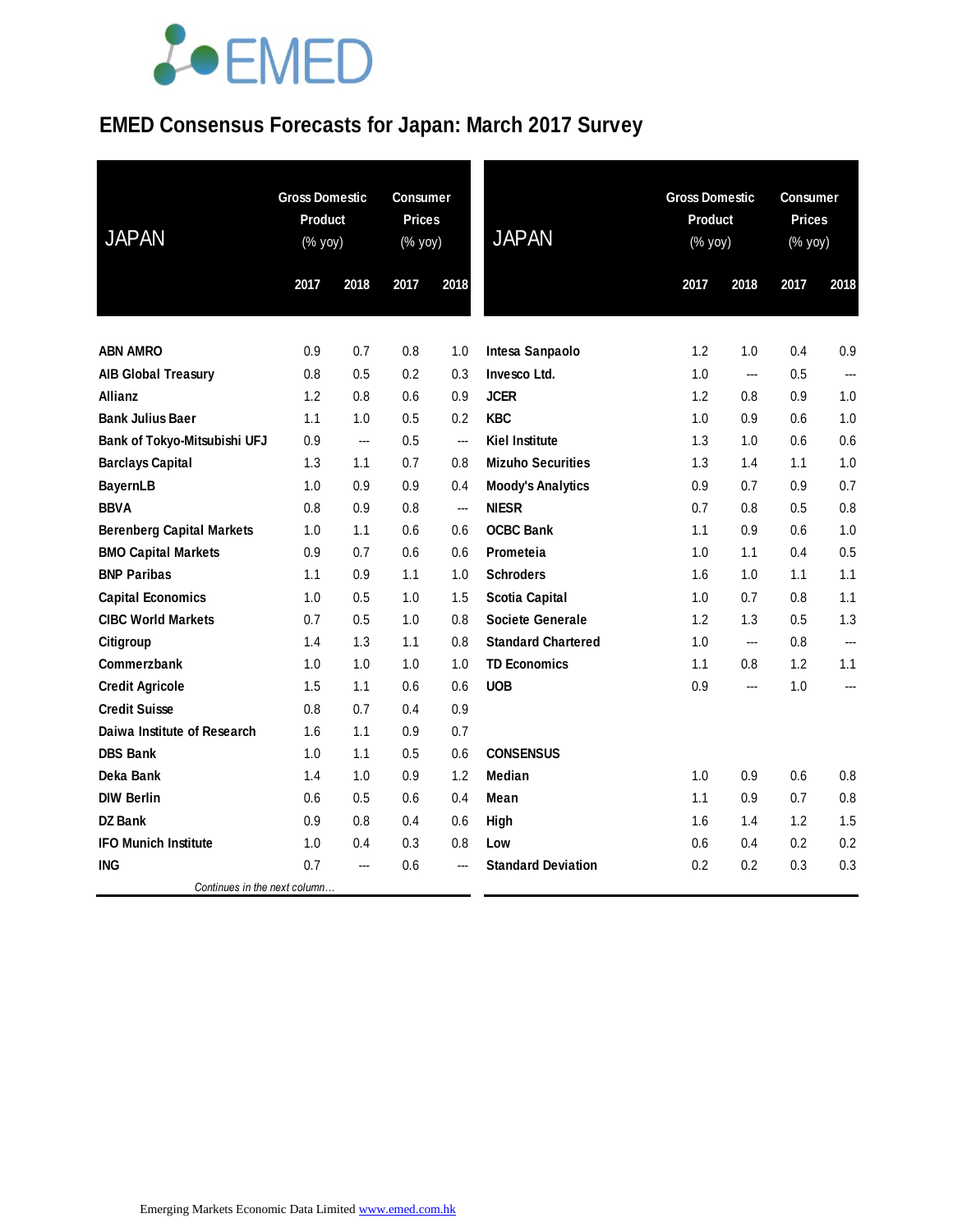# **JOEMED**

### **EMED Consensus Forecasts for China: March 2017 Survey**

| <b>CHINA</b>                     | <b>Gross Domestic</b><br>Product<br>(% yoy) |      | <b>Consumer</b><br><b>Prices</b><br>$(% \mathsf{Y}^{\prime }\mathsf{Y}^{\prime }\mathsf{Y}^{\prime })$ |      | <b>CHINA</b>                  | <b>Gross Domestic</b><br>Product<br>(% yoy) |      | <b>Consumer</b><br><b>Prices</b><br>(% yoy) |                          |
|----------------------------------|---------------------------------------------|------|--------------------------------------------------------------------------------------------------------|------|-------------------------------|---------------------------------------------|------|---------------------------------------------|--------------------------|
|                                  | 2017                                        | 2018 | 2017                                                                                                   | 2018 |                               | 2017                                        | 2018 | 2017                                        | 2018                     |
| <b>ABN AMRO</b>                  | 6.5                                         | 6.0  | 2.0                                                                                                    | 2.0  | <b>ING</b>                    | 6.5                                         | 6.3  | 2.4                                         | 2.0                      |
| Allianz                          | 6.3                                         | 6.0  | 2.3                                                                                                    | 3.0  | Intesa Sanpaolo               | 6.4                                         | 6.1  | 2.4                                         | 2.0                      |
| <b>Bank Julius Baer</b>          | 6.5                                         | 6.0  | 2.1                                                                                                    | 1.6  | Invesco Ltd.                  | 6.4                                         | ---  | 2.1                                         | $\overline{\phantom{a}}$ |
| <b>Bank of East Asia</b>         | 6.5                                         | ---  | 2.5                                                                                                    | ---  | JP Morgan                     | 6.6                                         | 6.2  | 2.4                                         | 3.0                      |
| <b>Barclays Capital</b>          | 6.4                                         | 6.1  | 2.5                                                                                                    | 2.3  | <b>Kiel Institute</b>         | 6.4                                         | 5.9  | 2.2                                         | 2.2                      |
| <b>BayernLB</b>                  | 6.3                                         | 6.1  | 2.3                                                                                                    | 2.4  | <b>Moody's Analytics</b>      | 6.0                                         | 5.5  | 1.9                                         | 2.7                      |
| <b>BBVA</b>                      | 6.0                                         | 5.2  | 2.7                                                                                                    | ---  | <b>NIESR</b>                  | 6.4                                         | 5.9  | 2.5                                         | 2.5                      |
| <b>Berenberg Capital Markets</b> | 6.4                                         | 5.8  | 2.4                                                                                                    | 2.3  | <b>OCBC Bank</b>              | 6.1                                         | 6.0  | 2.2                                         | 2.5                      |
| <b>BMO Capital Markets</b>       | 6.5                                         | 6.3  | 2.2                                                                                                    | 2.0  | Prometeia                     | 6.2                                         | 5.9  | 2.7                                         | 2.1                      |
| <b>BNP Paribas</b>               | 6.2                                         | 6.4  | 2.7                                                                                                    | 2.5  | <b>Royal Bank of Scotland</b> | 6.5                                         | 6.5  | 2.3                                         | 2.4                      |
| <b>Capital Economics</b>         | 6.5                                         | 6.5  | 2.0                                                                                                    | 1.5  | <b>Schroders</b>              | 6.6                                         | 6.2  | 2.5                                         | 2.3                      |
| Citigroup                        | 6.5                                         | 6.5  | 2.6                                                                                                    | 2.5  | <b>Scotia Capital</b>         | 6.4                                         | 6.0  | 2.2                                         | 2.5                      |
| Commerzbank                      | 6.5                                         | 6.3  | 2.0                                                                                                    | 2.2  | Societe Generale              | 6.6                                         | 6.1  | 1.7                                         | 2.1                      |
| <b>Credit Agricole</b>           | 6.6                                         | 6.5  | 1.7                                                                                                    | 1.7  | <b>Standard Chartered</b>     | 6.7                                         | ---  | 2.4                                         | ---                      |
| <b>Credit Suisse</b>             | 6.8                                         | 6.5  | 2.3                                                                                                    | 2.2  | <b>UOB</b>                    | 6.6                                         | ---  | 2.2                                         | ---                      |
| Daiwa Institute of Research      | 6.3                                         | 6.0  | 1.8                                                                                                    | 2.1  |                               |                                             |      |                                             |                          |
| Danske Bank                      | 6.6                                         | 6.3  | 2.0                                                                                                    | 2.0  | <b>CONSENSUS</b>              |                                             |      |                                             |                          |
| <b>DBS Bank</b>                  | 6.5                                         | 6.3  | 2.3                                                                                                    | 2.1  | Median                        | 6.5                                         | 6.1  | 2.3                                         | 2.2                      |
| Deka Bank                        | 6.6                                         | 6.5  | 2.1                                                                                                    | 2.4  | Mean                          | 6.4                                         | 6.1  | 2.2                                         | 2.2                      |
| <b>DZ Bank</b>                   | 6.4                                         | 5.8  | 2.3                                                                                                    | 2.3  | High                          | 6.8                                         | 6.5  | 2.7                                         | 3.0                      |
| <b>ICBC</b> International        | 6.6                                         | ---  | 2.0                                                                                                    | ---  | Low                           | 6.0                                         | 5.2  | 1.7                                         | 1.5                      |
| <b>IFO Munich Institute</b>      | 6.4                                         | 5.8  | 2.2                                                                                                    | 2.2  | <b>Standard Deviation</b>     | 0.2                                         | 0.3  | 0.3                                         | 0.3                      |
| Continues in the next column     |                                             |      |                                                                                                        |      |                               |                                             |      |                                             |                          |